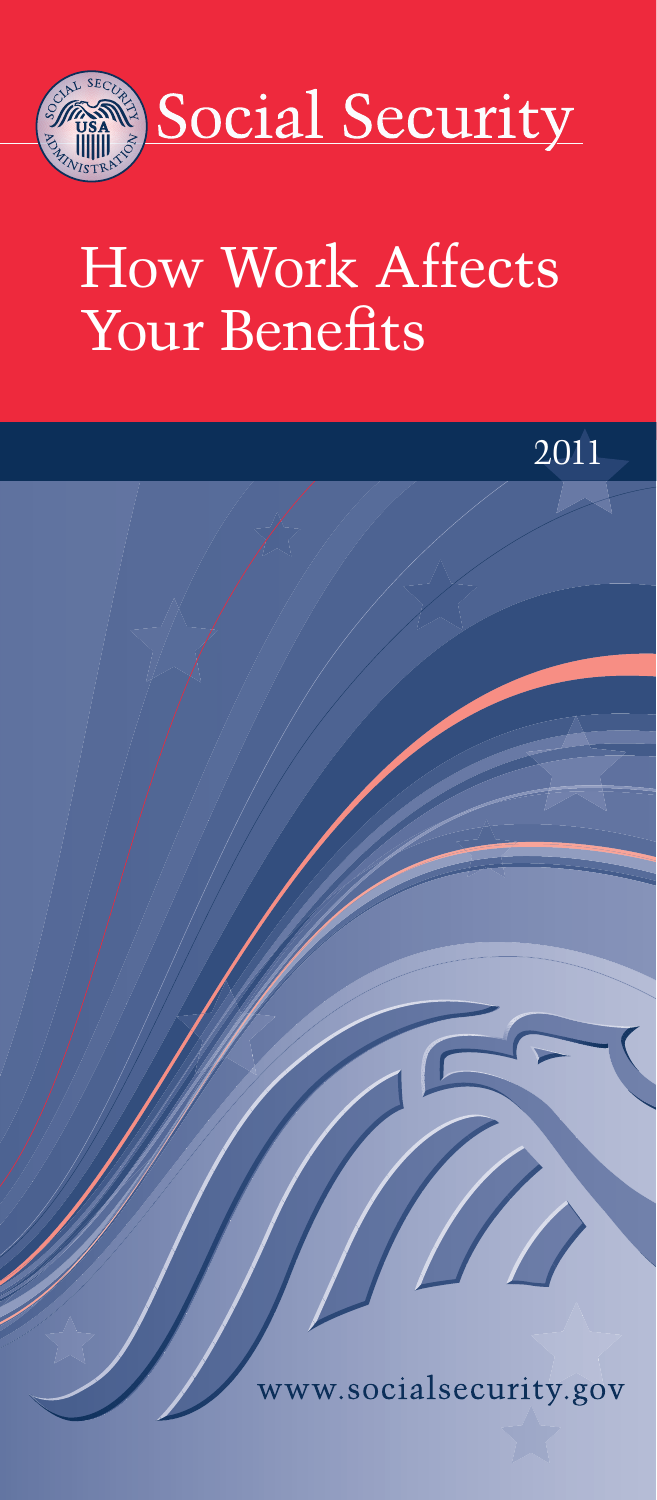## How Work Affects Your Benefits

You can get Social Security retirement or survivors benefits and work at the same time. But, if you are younger than full retirement age and earn more than certain amounts, your benefits will be reduced. It is important to note, though, that these benefit reductions are not truly lost. Your benefit will be increased at your full retirement age to account for benefits withheld due to earlier earnings. (Spouses and survivors who receive benefits because they have minor or disabled children in their care do not receive increased benefits at full retirement age if benefits were withheld because of work.)

*NOTE: Different rules apply if you receive Social Security disability benefits or Supplemental Security Income payments. Then you must report all earnings to Social Security. Also, different rules apply if you work outside the United States. Contact us if you are working (or plan to work) outside the country.*

#### www.socialsecurity.gov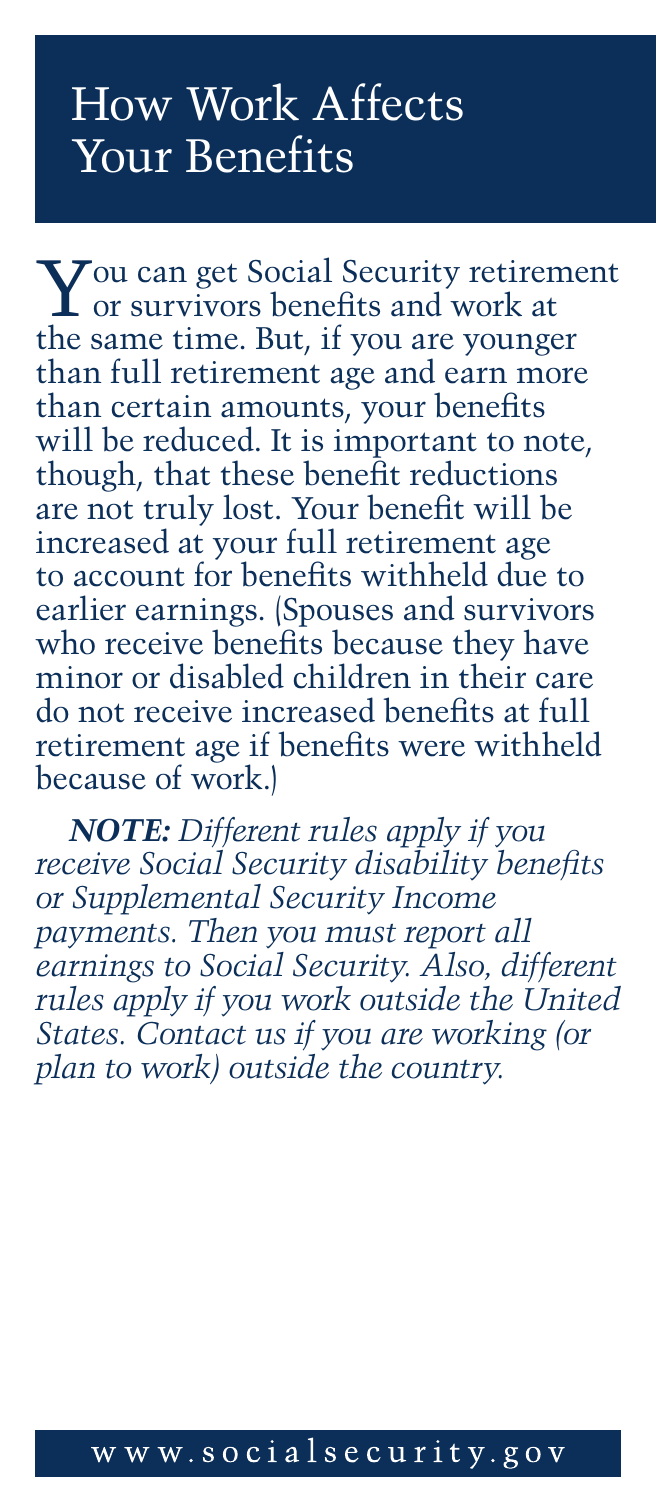#### **How much can you earn and still get benefits?**

**If you were born January 2, 1943, through January 1, 1955,** then your full retirement age for retirement insurance benefits is 66. *If you work and are full retirement age or older, you may keep all of your benefits, no matter how much you earn.* If you are younger than full retirement age, there is a limit to how much you can earn and still receive full Social Security benefits. If you are younger than full retirement age during all of 2011, we must deduct \$1 from your benefits for each \$2 you earned above \$14,160.

**If you reach full retirement age during 2011,** we must deduct \$1 from your benefits for each \$3 you earn above \$37,680 until the month you reach full retirement age.

#### **These examples show how the rules would affect you:**

Let us say that you file for Social Security benefits at age 62 in January 2011 and your payment will be \$600 per month (\$7,200 for the year). During 2011, you plan to work and earn \$20,480 (\$6,320 above the \$14,160 limit). We would withhold \$3,160 of your Social Security benefits (\$1 for every \$2 you earn over the limit). To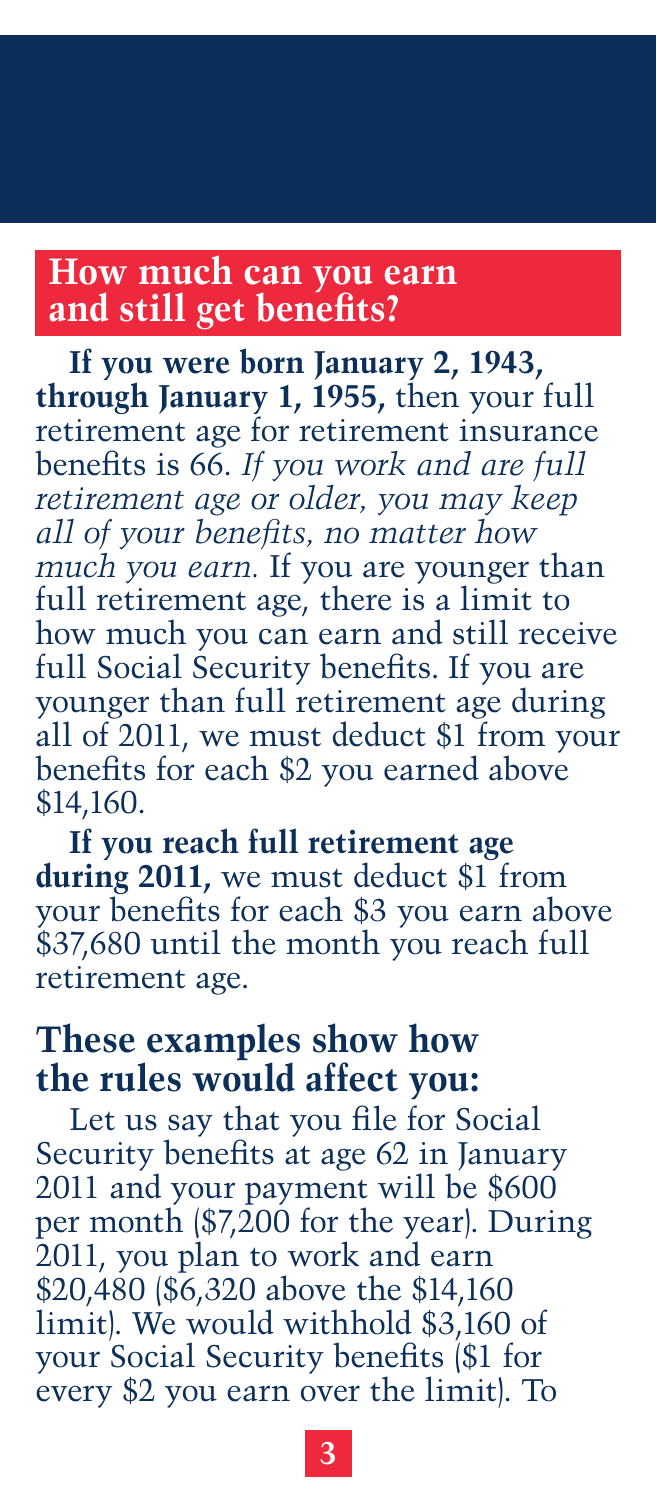do this, we would withhold all benefit payments from January 2011 to June 2011. Beginning in July 2011, you would receive your \$600 benefit and this amount would be paid to you each month for the remainder of the year. In 2012, we will pay you the additional \$440 we withheld in June 2011.

Or, let us say you were not yet full retirement age at the beginning of the year, but reach it in November 2011. You earned \$39,000 in the 10 months from January through October. During this period, we would withhold \$440 (\$1 for every \$3 you earn above the \$37,680 limit). To do this, we would withhold your first check of the year. Beginning in February 2011, you will receive your \$600 benefit, and this amount will be paid to you each month for the remainder of the year. We would pay you the remaining \$160 dollars in January 2012.

#### **Your earnings and your benefits– how much will you get?**

The following table gives you an idea of how much you will receive in Social Security benefits for the year 2011, based on your monthly benefits and estimated earnings.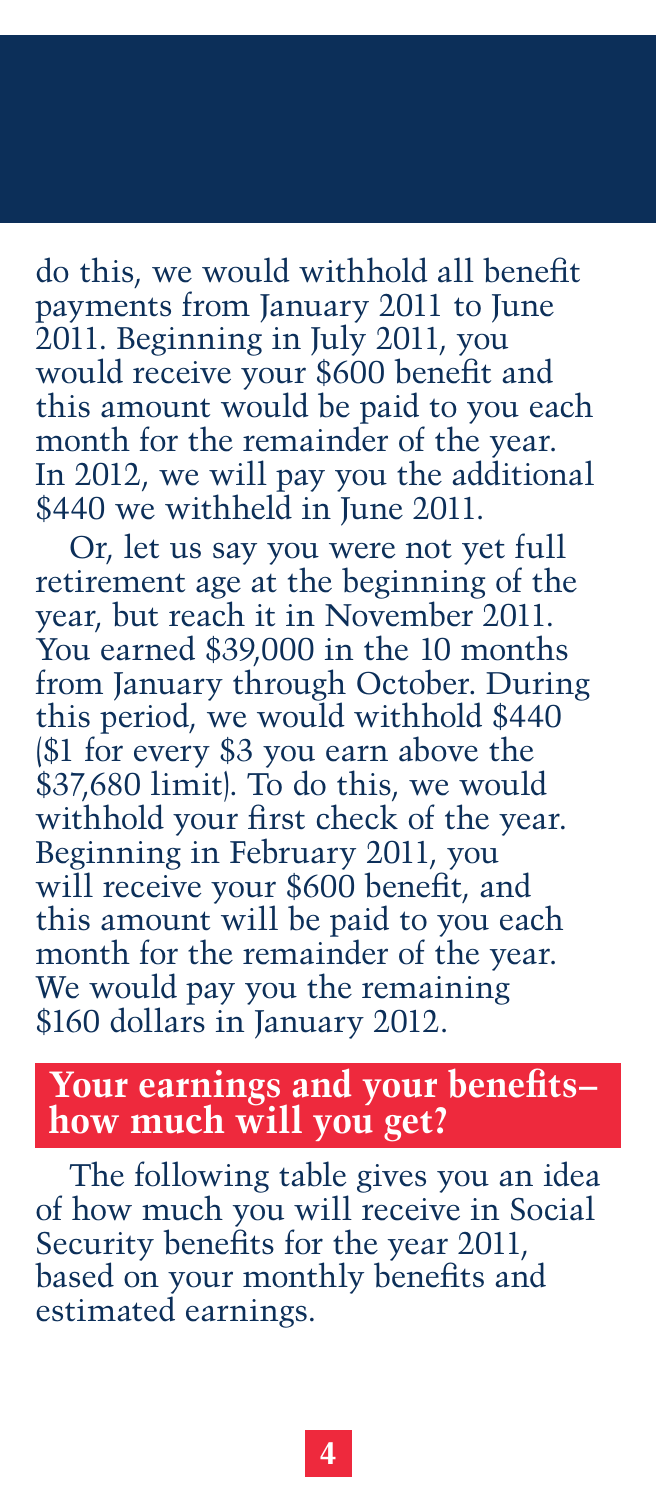#### **For people younger than full retirement age during the whole year**

| If your monthly<br><b>Social Security</b><br>benefit is | And you earn     | <b>You will</b><br>receive yearly<br>benefits of |
|---------------------------------------------------------|------------------|--------------------------------------------------|
| \$700                                                   | \$14,160 or less | \$8,400                                          |
| \$700                                                   | \$15,000         | \$7,980                                          |
| \$700                                                   | \$20,000         | \$5,480                                          |
| \$900                                                   | \$14,160 or less | \$10,800                                         |
| \$900                                                   | \$15,000         | \$10,380                                         |
| \$900                                                   | \$20,000         | \$7,880                                          |
| \$1,100                                                 | \$14,160 or less | \$13,200                                         |
| \$1,100                                                 | \$15,000         | \$12,780                                         |
| \$1,100                                                 | \$20,000         | \$10,280                                         |

#### **What income counts… and when do we count it?**

If you work for someone else, only your wages count toward Social Security's earnings limits. If you are self-employed, we count only your net earnings from self-employment. We do not count income such as other government benefits, investment earnings, interest, pensions, annuities and capital gains.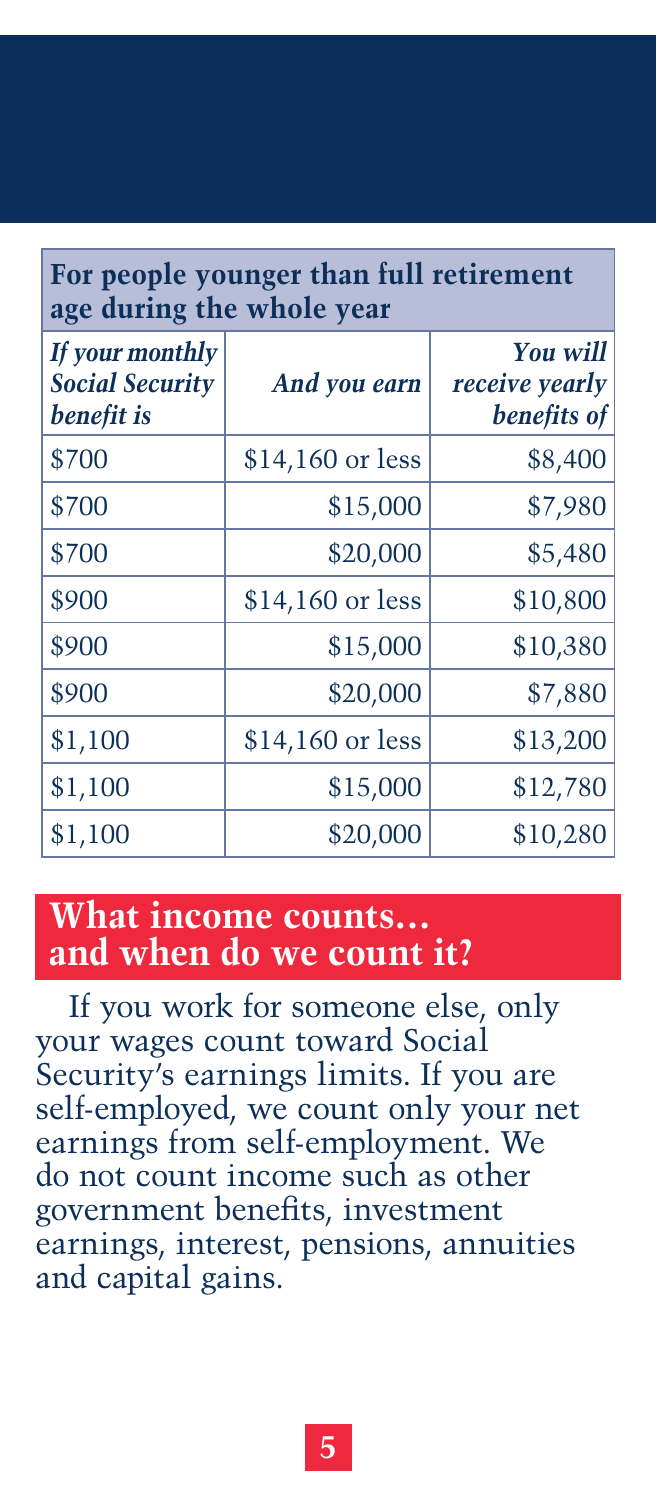### www.socialsecurity.gov

If you work for wages, income counts when it is earned, not when it is paid. If you have income that you earned in one year, but the payment was made in the following year, it should not be counted as earnings for the year you receive it. Some examples are accumulated sick or vacation pay and bonuses.

If you are self-employed, income counts when you receive it—not when you earn it—unless it is paid in a year after you become entitled to Social Security and earned before you became entitled.

#### **Special rule for the first year you retire**

Sometimes people who retire in midyear already have earned more than the yearly earnings limit. That is why there is a special rule that applies to earnings for one year, usually the first year of retirement. Under this rule, you can get a full Social Security check for any whole month you are retired, regardless of your yearly earnings.

In 2011, a person under full retirement age for the entire year is considered retired if monthly earnings are \$1,180 or less. For example, John Smith retires at age 62 on October 30, 2011. He will make \$45,000 through October.

 $(over)$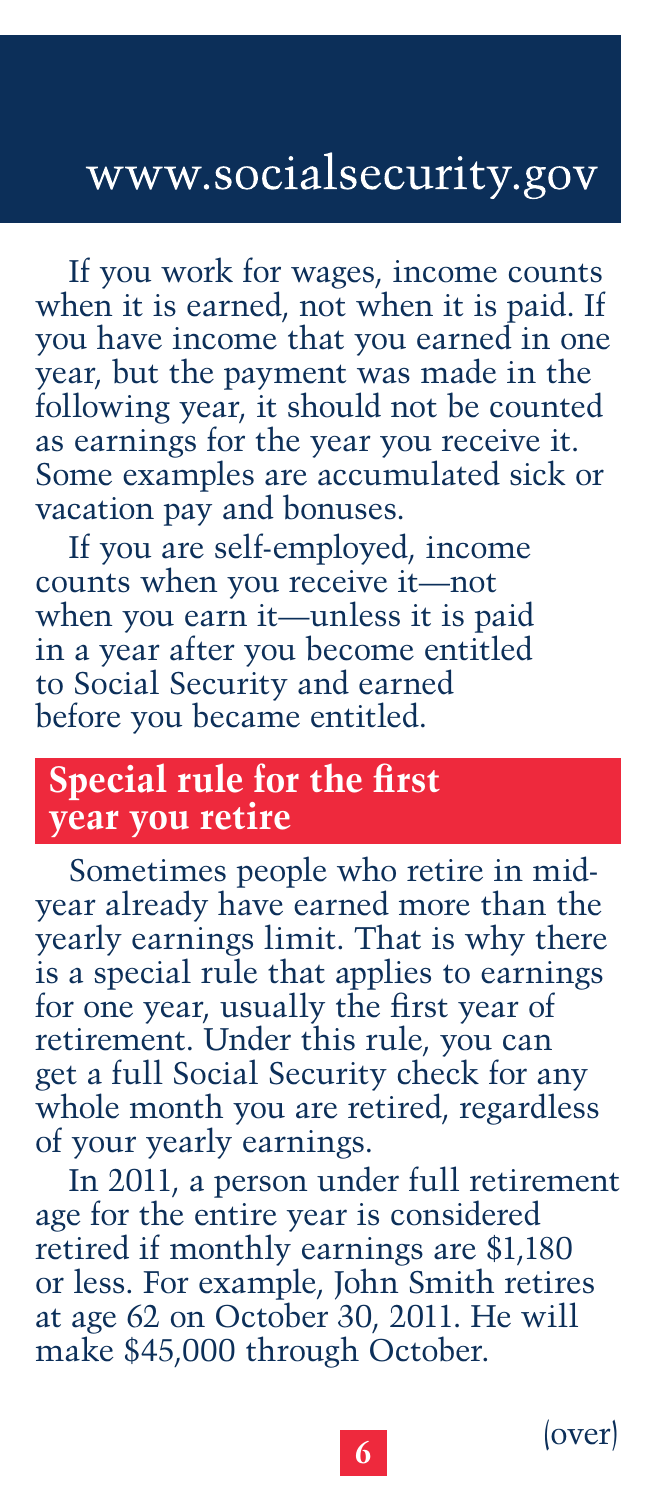He takes a part-time job beginning in November earning \$500 per month. Although his earnings for the year substantially exceed the 2011 annual limit (\$14,160), he will receive a Social Security payment for November and December. This is because his earnings in those months are \$1,180 or less, the monthly limit for people younger than full retirement age. If Mr. Smith earns more than \$1,180 in either of those months (November or December), he will not receive a benefit for that month. Beginning in 2012, only the yearly limits will apply to him.

Also, if you are self-employed, we consider how much work you do in your business to determine whether you are retired. One way is by looking at the amount of time that you spend working. In general, if you work more than 45 hours a month in self-employment, you are not retired; if you work less than 15 hours a month, you are retired. If you work between 15 and 45 hours a month, you will not be considered retired if it is in a job that requires a lot of skill or you are managing a sizable business.

#### **Should you report changes in your earnings?**

We adjust the amount of your Social Security benefits in 2011 based on what you told us you would earn this year. If you think your earnings for 2011 will be different than what you originally told us, let us know right away.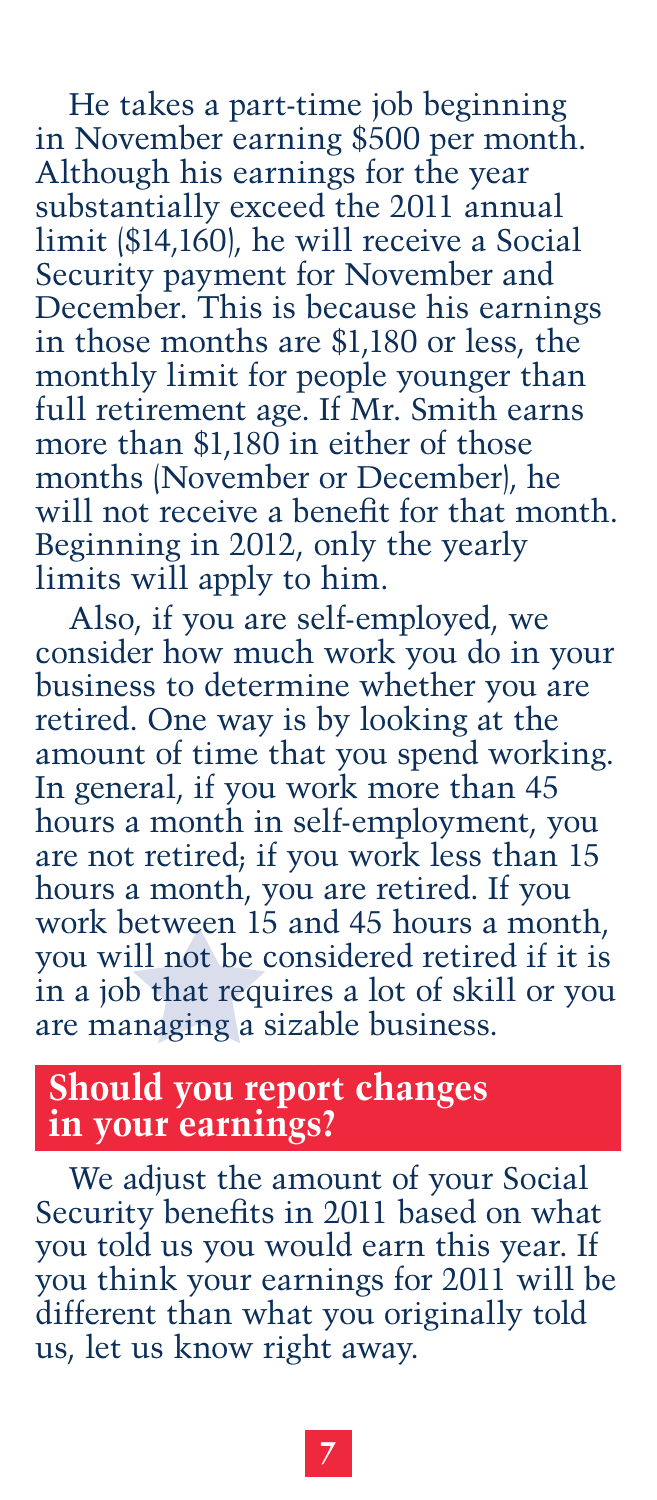If other family members get benefits based on your work, your earnings after you start getting retirement benefits could reduce their benefits, too. However, if your spouse and children get benefits as family members, their earnings affect only their own benefits.

If you need help in figuring your earnings, contact us. When you call, have your Social Security number handy.

#### **Will you receive higher monthly benefits later if benefits are withheld because of work?**

Yes. If some of your retirement benefits are withheld because of your earnings, your benefits will be increased starting at your full retirement age to take into account those months in which benefits were withheld.

As an example, let us say you claim retirement benefits upon turning 62 in 2011 and your payment is \$750 per month. Then, you return to work and have 12 months of benefits withheld. We would recalculate your benefit at your full retirement age of 66 and pay you \$800 a month (in today's dollars). Or, maybe you earn so much between the ages of 62 and 66 that all benefits in those years are withheld. In that case, we would pay you \$1,000 a month starting at age 66.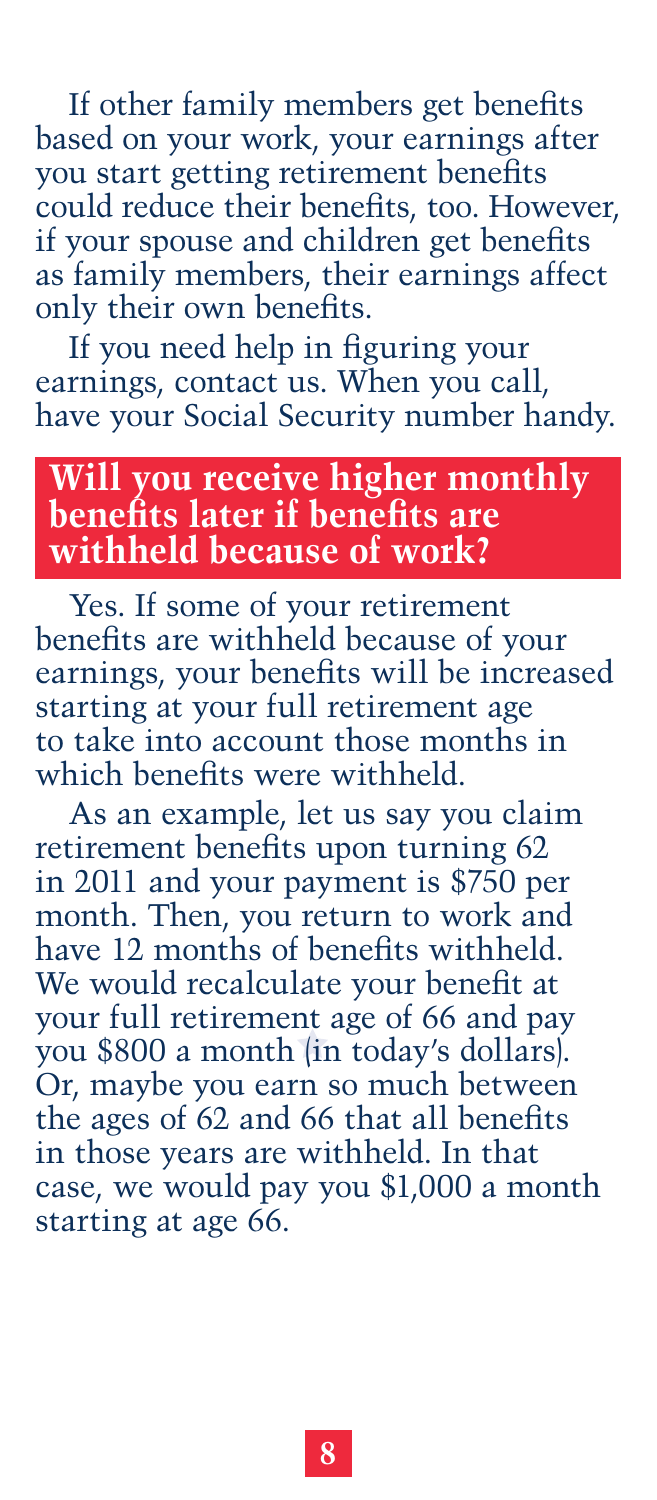#### **Are there other ways that work can increase your benefits?**

Yes. Each year we review the records for all Social Security recipients who work. If your latest year of earnings turns out to be one of your highest years, we refigure your benefit and pay you any increase due. This is an automatic process and benefits are paid in December of the following year. For example, in December 2011, you should get an increase for your 2010 earnings if those earnings raised your benefit. The increase would be retroactive to January 2011.

#### **Contacting Social Security**

For more information and to find copies of our publications, visit our website at *<www.socialsecurity.gov>* or call toll-free, **1-800-772-1213** (for the deaf or hard of hearing, call our TTY number, **1-800-325-0778**). We treat all calls confidentially. We can answer specific questions from 7 a.m. to 7 p.m., Monday through Friday. We can provide information by automated phone service 24 hours a day.

We also want to make sure you receive accurate and courteous service. That is why we have a second Social Security representative monitor some telephone calls.